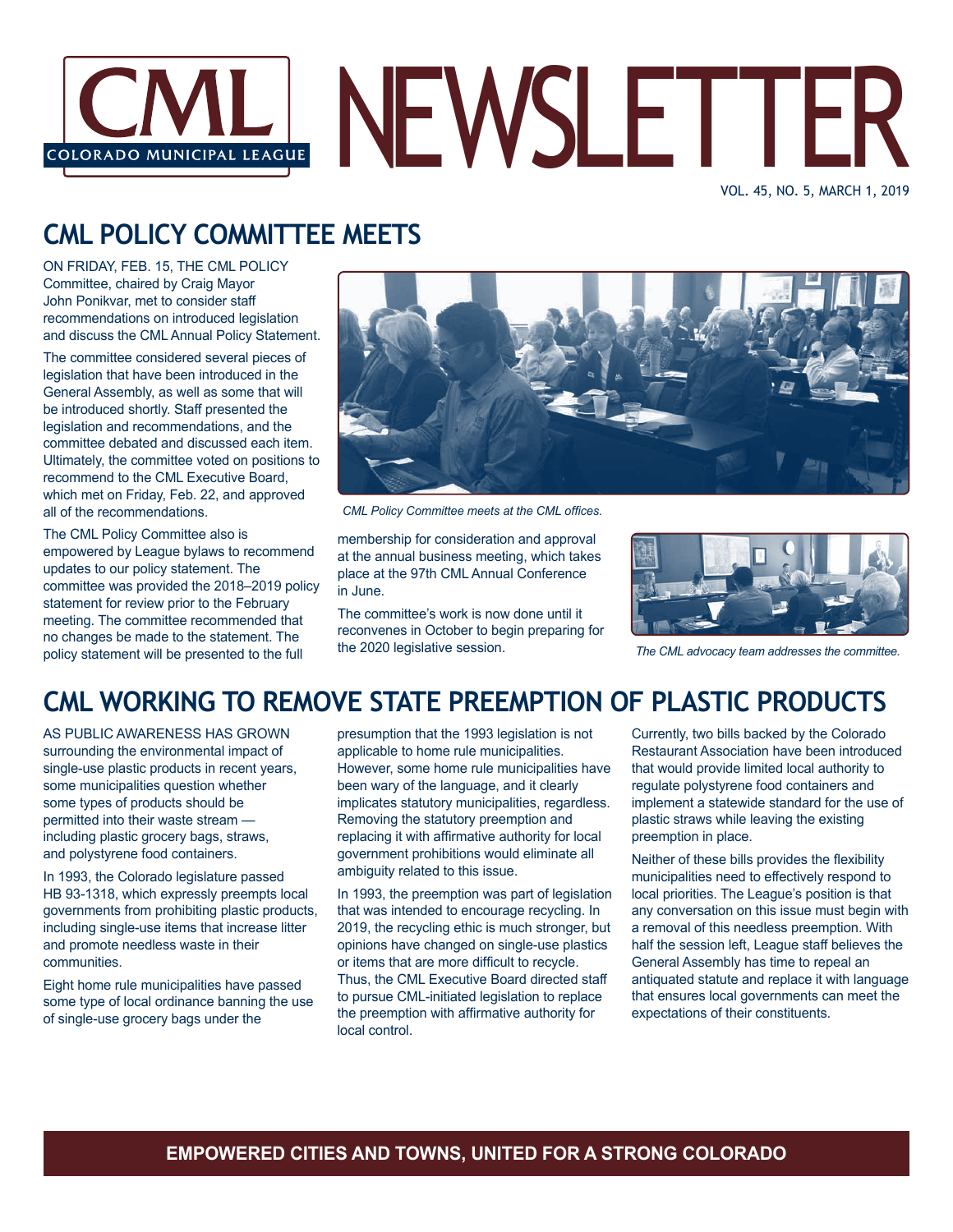## **OPEN HOUSE TO HONOR SAM MAMET**

THE COLORADO MUNICIPAL LEAGUE cordially invites you to attend an open house, Thursday, **March 21,** 4–7 p.m., honoring Sam Mamet, retiring CML executive director.

RSVP to execassistant@cml.org by Friday, **March 15.**

## **97th CML ANNUAL CONFERENCE**

BE SURE TO REGISTER FOR the 97th CML Annual Conference, **June 18–21,** in Breckenridge by **May 10** to receive the early registration rate. Visit *www.cml.org/annual-conference.*

## **CONGRATULATIONS**

CML CONGRATULATES AVON ACTING Town Manager **Preston Neill,** who has been named the 2018 Assistant of the Year by the Colorado City and County Management Association. The award recognizes the top deputy town manager, assistant town manager, or department director who has made an outstanding contribution to his or her local government in the past year. Preston was nominated by Special Events Manager Louise Duncan and Police Chief Greg Daly.

# **IN MEMORY**

THE LEAGUE WAS SADDENED TO learn of the passing of former Dacono Mayor **Wade Carlson.** "Wade was a real gentleman who loved his community and CML," stated Sam Mamet, CML executive director.

*CML Newsletter* (ISSN 7439903) is published biweekly by the Colorado Municipal League, 1144 Sherman St., Denver, CO 80203-2207, for Colorado's municipal officials. (USPS 075-590) Periodical postage paid in Denver, Colorado.



**Communications Coordinator: Christine Taniguchi Circulation/mailing lists: Allison Wright**

POSTMASTER: Send address change form 3579 to Colorado Municipal League, 1144 Sherman St., Denver, CO 80203-2207; (p) 303-831-6411 / 866-578-0936; (f) 303-860-8175.

Subscriptions to *CML Newsletter* are offered as a portion of member dues. Cost to nonmembers is \$300 a year.

# **HELP FOR OPPORTUNITY ZONE INVESTMENT**

GOV. JARED POLIS HAS ANNOUNCED THE formation of a dedicated office within the Office of Economic Development and International Trade (OEDIT) to cultivate active investment in Colorado's 126 federally designated Opportunity Zones.

The new team will be led by recently named Opportunity Zone Program Director Jana Persky and charged with engaging stakeholders to facilitate active investment in designated Colorado tracts. The office will provide procedural guidance and technical knowledge to enable communities to secure much-needed investment and is funded through an Economic Development Commission allocation.

The office is partnering with the Colorado Department of Local Affairs (DOLA) to support communities in developing Opportunity Zone strategies.

To help facilitate Opportunity Zone investments, the office will offer grants to support economic modeling, prospectus development, and other technical assistance needed to help communityoriented projects come to fruition. OEDIT, in conjunction with Startup Colorado and the Blackstone Entrepreneurs Network, has also launched *www.colorado-invest.com* to connect investors with opportunities including Opportunity Zones — to leverage the speed and reach of technology to further facilitate the investment opportunities.

# **WATER EFFICIENCY IN LAND USE PLANNING**

WESTERN RESOURCES ADVOCATES (WRA) recently released *Integrating Water Efficiency into Land Use Planning: A Guidebook for Local Planners.*

WRA and Pace University's Land Use Law Center developed this guidebook to help growing communities throughout the interior West reduce the water footprint of new developments. This guidebook is almost 300 pages and addresses every stage of the land use planning process, explaining how to

integrate water efficiency into comprehensive plans, zoning codes, site plans, postoccupancy activities, and more. It provides hundreds of techniques, sample codes and policies, and real examples to help communities integrate water efficiency and conservation practices into any and all stages of their planning efforts.

Access the guidebook on the WRA website at *bit.ly/2WSbfgs*.

# **GUIDE TO HISTORIC PRESERVATION ORDINANCES**

THINKING OF ENACTING A HISTORIC preservation ordinance or updating one already on the books? History Colorado's new *Colorado Certified Local Government Preservation Ordinance Guide* will assist in doing just that!

The guide reviews the requirements for such an ordinance as well as discusses the pros and cons of provisions so you may determine the best fit for your community. The guide offers a basic ordinance with two additional variations, all of which should be reworked for each municipality; consult your municipal attorney before putting any measure before council.

The free guide can be found online at *bit.ly/2txpU3c.*

# **RURAL ECONOMIC DEVELOPMENT GRANTS**

THE RURAL ECONOMIC DEVELOPMENT Initiative (REDI) program is designed to help rural communities comprehensively diversify their local economy and create a more resilient Colorado.

The most successful applications to this program are those from counties with less than 50,000 people, and from communities with fewer than 20,000 people. Projects that are designed to strengthen the community through investments in the local economy and facilitating the diversification of local industries will also strengthen the application.

Three types of projects are eligible for funding: local government economic planning grants,

(Colorado Department of Local Affairs (DOLA) recommends grant requests not exceed \$100,000); infrastructure grants that support economic diversification (DOLA recommends grant requests not exceed \$500,000); and grants that support the growth and development of rural entrepreneurial ecosystems (projects supporting community, economic, or workforce development are potentially eligible for REDI assistance).

All projects should be identified as a priority for the community with a comprehensive and holistic approach. For more information, visit *bit.ly/2G1YMAP*. Application deadline is **March 15.**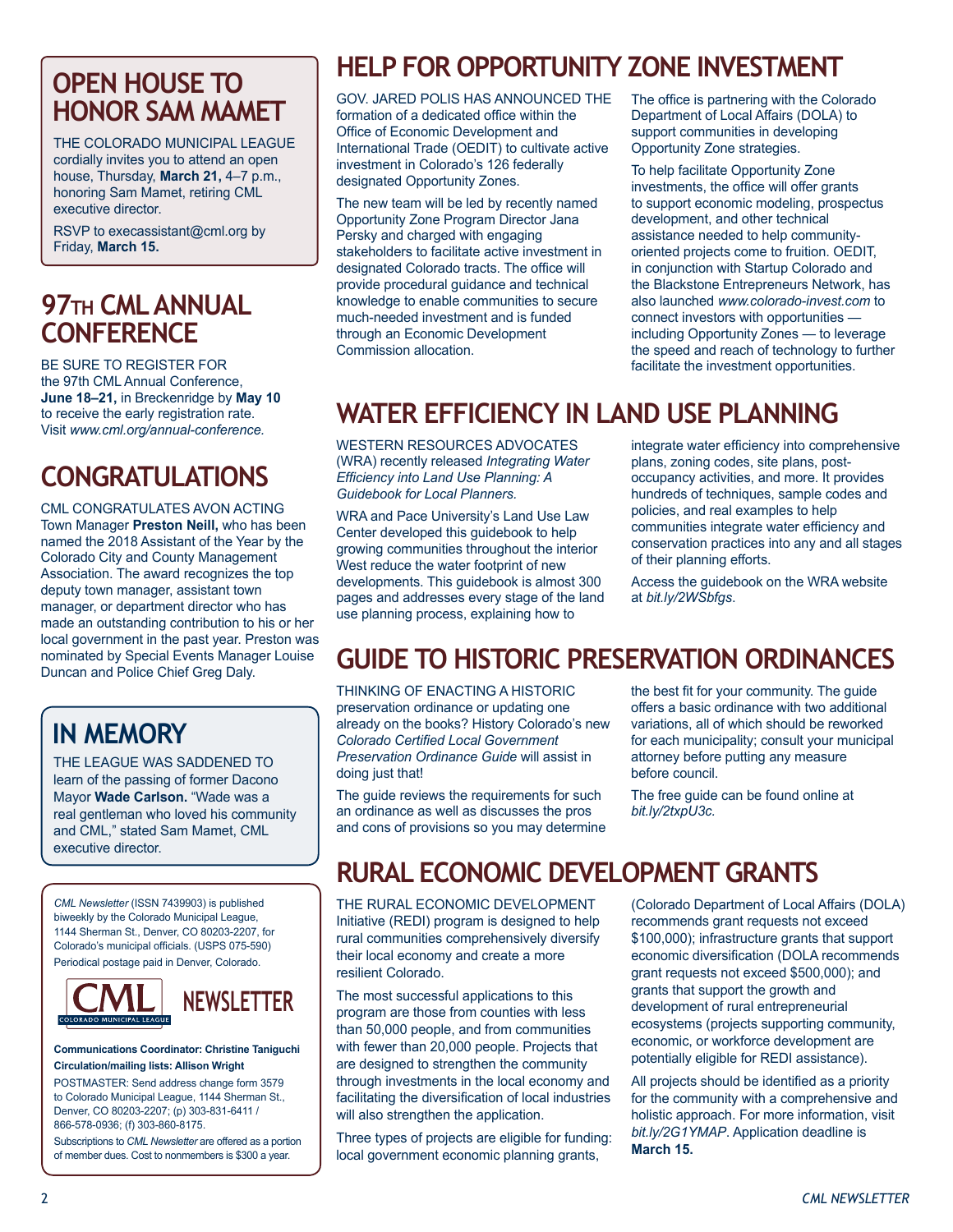## **DEMOGRAPHIC NEWS AND CENSUS 2020**

#### **Demography Tools and Data Updates**

The Colorado State Demography Office (SDO) has released new tools on its website: an interactive Population by Age Groups Web-map and County Jobs Base Industry Analysis Chart. A description of the base industry analysis and the industries is available by clicking the Base Analysis Summary at the top of the page. Both of these new tools are on the Interactive Data page of the SDO website (*bit.ly/2BLdRUE*). Data tools using the Census American Community Survey (ACS) also have been updated to the newly released 2013–2017 version on the site, as have Colorado Demographic Profiles and forecasts.

#### **Colorado Demographic Profiles User Survey**

If you have used the Colorado Demographic Profiles over the past year, please take a

moment to complete the Demographic Profiles User Survey. This survey is available on the main screen (*bit.ly/2Vfm2jq*) of the Demographic Profiles tool.

#### **Census 2020**

The Colorado Census 2020 website (*bit.ly/2U5kNDa*) includes fact sheets and FAQs; links to census jobs in Colorado (*2020census.gov/jobs*); news articles; resources for communities; and materials from the State Complete Count Campaign, a statewide effort to support the 2020 Census data collection.

The U.S. Census Bureau conducts the Boundary and Annexation Survey (BAS) annually to collect legal boundary information. The Census Bureau uses the boundary information collected in the BAS to tabulate population data for the decennial and economic censuses as well as annual estimates and

surveys such as the Population Estimates Program and the American Community Survey. With the 2020 Census rapidly approaching, it is vital to have updated municipal boundaries to ensure populations are properly recorded within boundaries. For questions or concerns about this program and to see if your community is participating, contact Todd Bleess at todd.bleess@state.co.us.

The Participant Statistical Area Program (PSAP) gives local governments the opportunity to review and suggest changes to block groups, census tracts, and census-designated places. These are most of the geographies used for the release of data and information from Census 2020 and other federal programs. The time frame for this review is now through May. For more information, contact Todd Bleess at todd.bleess@state.co.us.

## **CML LEGISLATIVE WORKSHOP**



*Gov. Jared Polis poses with children visiting the History Colorado Center for a photo.*



*CML Executive Director Sam Mamet (left) and CML Executive Board President and Fort Collins Mayor Wade Troxell (right) welcome attendees.*



*Attendees at the CML Legislative Workshop.*



*The CML advocacy team discusses legislation and issues affecting municipalities.* 



*Gov. Jared Polis discusses the state's pressing issues with municipal leaders.*



*Carolyn Berndt, National League of Cities sustainability program director, provides a report from Washington, D.C.*



*From left to right: Chris Howes, Colorado Retail Council president; Loren Furman, Colorado Department of Revenue senior director; Matthew Scott, Colorado Department of Revenue taxation division senior director; and Ezequiel Vasquez, Arvada revenue manager.*



*Speaker of the House Kathleen Collins Becker and Senator Ray Scott speak to attendees during lunch. On the right: CML Executive Board Vice President and Alamosa Mayor Pro Tem Liz Hensley.*



*From left to right: Morgan Cullen, CML legislative & policy advocate; Sean Murphy, Telluride mayor; Andy Karsian, Colorado Department of Transportation legislative liaison; and Adam Paul, Lakewood mayor.*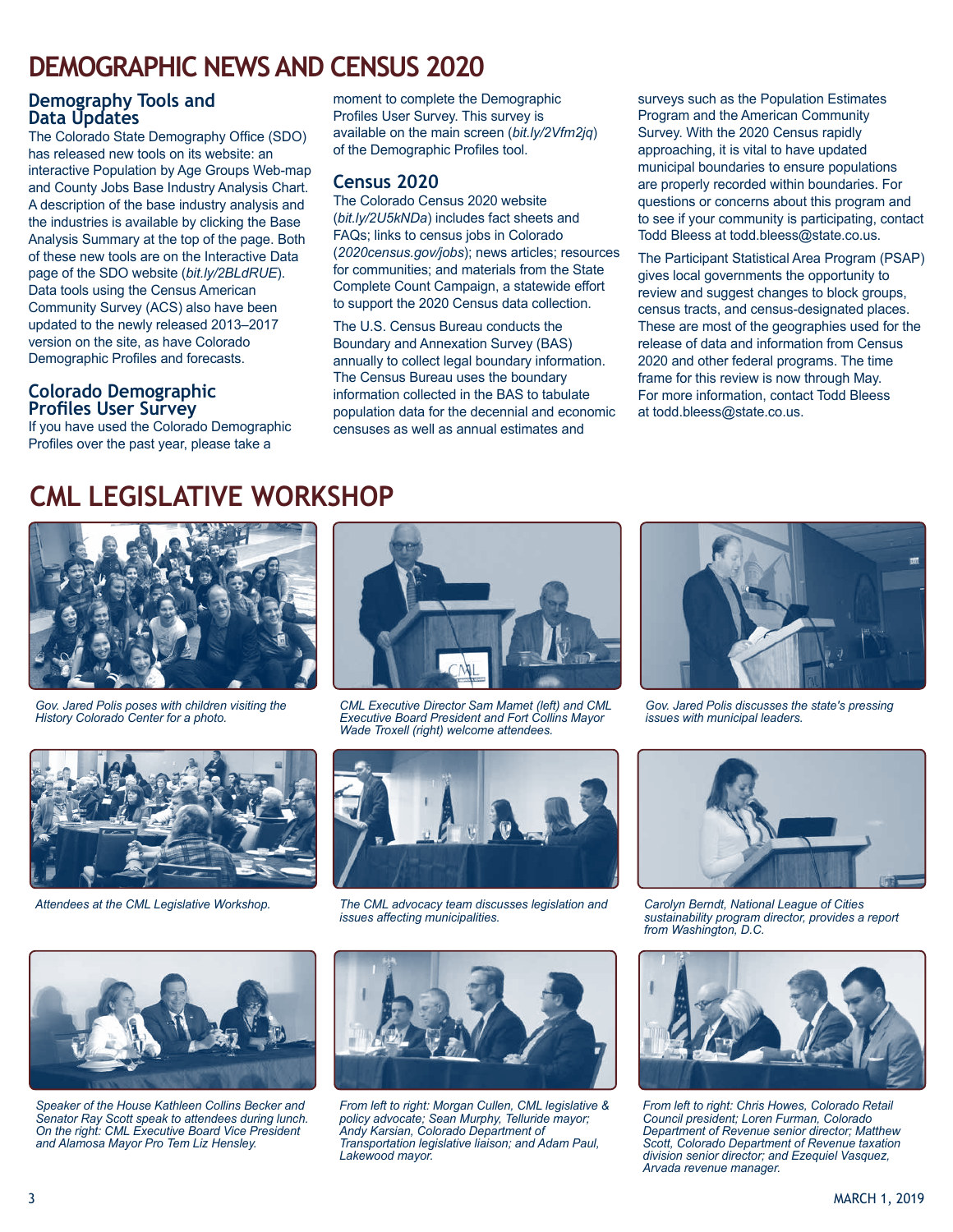# **COURSE NOTEBOOK**

#### **Historic Preservation**

Learn about historic preservation and the benefits of Certified Local Government (CLG) status at a free History Colorado event in Hugo, **March 6–7.** Topics include CLG responsibilities, historic surveys, tax credits,

the State Historical Fund, Section 106, Main Street Program, and heritage tourism. For details and to register, contact Troy McCue at tmccue@lincolncountyed.org.

### **Opportunity Zones**

The newly enacted federal Opportunity Zone program provides a federal tax incentive for investors to invest in low-income communities. Action 22 is hosting a series of training events to help you understand how to leverage Opportunity Zones, including events on **March 6** in Colorado Springs (9 a.m.), Florence (1 p.m.), and Pueblo (4 p.m.), and **March 7** in Trinidad (9 a.m.) and La Junta (1 p.m.). For more information, contact Action 22 at admin@action22.org.

#### **Land Use**

Rocky Mountain Land Use Institute's 28th annual land use conference, Western Places/Western Spaces: Designing for the Future, takes place **March 7–8** in Denver. The theme is disruption and how to plan for an uncertain future full of unknown changes to business practices, new technologies, and disasters. To learn more and register, visit *www.law.du.edu/rmlui*.

#### **Grant Writing**

The City of Aurora and Grant Writing USA will present a two-day grants workshop in Aurora, **March 7–8,** for grant seekers across all disciplines. Attend this class to learn how to find grants and write winning grant proposals. Visit *bit.ly/2Myc1dY* to learn more.

#### **Trees**

The 2019 Tree Diversity Conference, **March 8** in Denver, will explore the relationships between landscape design, horticultural practices, and the use of a greater variety of tree species; visit the Denver Botanic Gardens (*catalog.botanicgardens.org*) for details.

### **Economic Development**

The Economic Development Council of Colorado's (EDCC's) Regional Economic Development Forums are designed to look at communities across the state and learn what attributes they have and what challenges, as well as acquire tools and resources to better the economy as a whole. On **March 12,** join EDCC in Hugo to hear about infrastructure, small business development, workforce challenges, economic resiliency, and more. To register, visit *bit.ly/2FO6oYG*.

#### **Water in the West**

Attend the Water in the West Symposium, **March 13–14,** in Aurora. Hear from nationally renowned speakers and learn about the efforts of various sectors in leveraging research, innovation, education, and creative policies to address the most pressing global water issues. For more information, visit *nwc.colostate.edu*.

#### **WaterNow**

Engage with public officials from across the nation to jumpstart local, sustainable water solutions and create more resilient communities at the WaterNow Alliance Fourth Annual Summit in Austin, Texas, **March 27–28.** Learn how to eliminate barriers and advance sustainable water programs using innovative infrastructure and financing solutions, and take home tools to enable success in your community. Visit WaterNow at *waternowsummit.org* to learn more and register.

### **Energy Transition**

The 21st Century Energy Transition Symposium, **April 1–2** in Denver, looks at innovations and solutions surrounding the full spectrum of energy sources. For more information, visit *cercsymposium.org/ symposium-2019.*

### **SOCO Tourism Summit**

Find a mentor or be one, travel to three different destinations, hear what others are doing to attract visitors to their destinations, and find opportunities to collaborate at this three-day tourism summit, **April 3–5,** from La Junta to Trinidad. For more information, visit *socotourismsummit.com.*

#### **Sustainable Infrastructure**

The Symposium for Sustainable Infrastructure, SSI-3, takes place **April 5–6,** in Denver. The focus is on "The City We Have, the City We Want." This is very appropriate considering Colorado's growth is projected to increase by 39 percent to 7.8 million in 2040. To register, visit *www.sustainabilitysymposium.org*.

#### **Downtowns**

Downtown Colorado Inc.'s IN THE GAME, a Vibrant Downtowns Event, takes place **April 9–12,** in Aspen. To register for this interactive educational experience for rural downtown champions, visit *www.downtowncoloradoinc.org*.

### **Fleet Electrification**

This workshop, **April 16** in Denver, will provide extensive information, tools, and resources to realistically assess the possibility of electrifying an organization's fleet. Topics covered include questions to ask, calculating realistic usable range, seasonal variability, fleet transition planning, and more. For more information and to register, visit *bit.ly/2XhBQnA*.

### **Energy and Environment**

The 7th Annual Energy & Environment Symposium, **April 17–18** in Rifle, helps local leaders navigate energy industry issues. Topics include mineral revenue projections, oil and gas development issues in the urban environment, emergency preparedness, air quality, economic impacts, and more. For more information, visit *conta.cc/2SjWJe7*.

#### **Road Maintenance**

The West Slope branch of American Public Works Association Colorado and the Colorado Association for Roadway Maintenance will present the 32nd Annual Spring Street Conference, **April 17–18** in Grand Junction. Visit *colorado.apwa.net/EventDetails/17485* to learn more about fiber-reinforced asphalt, innovations in traffic control, pavement evaluation scoring, concrete pavement rehabilitation, sidewalk maintenance and ownership issues, welding safety, and more.

#### **Water**

The water future of the Arkansas River Basin depends on education, dialogue, and a deeper understanding of all sides of water issues. The Arkansas River Basin Water Forum, **April 24–25** in Pueblo, has been at the forefront of this conversation for 25 years. To learn more and register, visit *www.arbwf.org*.

#### **Snow Conference**

The American Public Works Association will host more than 2,000 snowfighters and other public works officials to share the latest and greatest from the world of winter maintenance in Salt Lake City, **May 19–22.** For details, visit *snow.apwa.net*.

### **Colorado Capital Conference**

U.S. Sens. Cory Gardner and Michael Bennet, along with Colorado Mesa University, University of Colorado, and Colorado State University, invite you to join them in Washington, D.C., **June 5–7,** to interact with our nation's leaders and gain an enhanced understanding of the federal legislative process. One hundred Colorado residents will be selected to attend. For more information and to register, visit *www.coloradomesa.edu/capitalconference/index.html.* Registration closes on **March 22.**

#### **Women in Government**

Join Women in Government at its 2019 National Legislative Conference in Chicago, **June 13–15.** The event brings together women state legislators and policy experts to engage across a variety of top issues and network. Visit *www.womeningovernment.org/attend/ upcoming-events* for more information.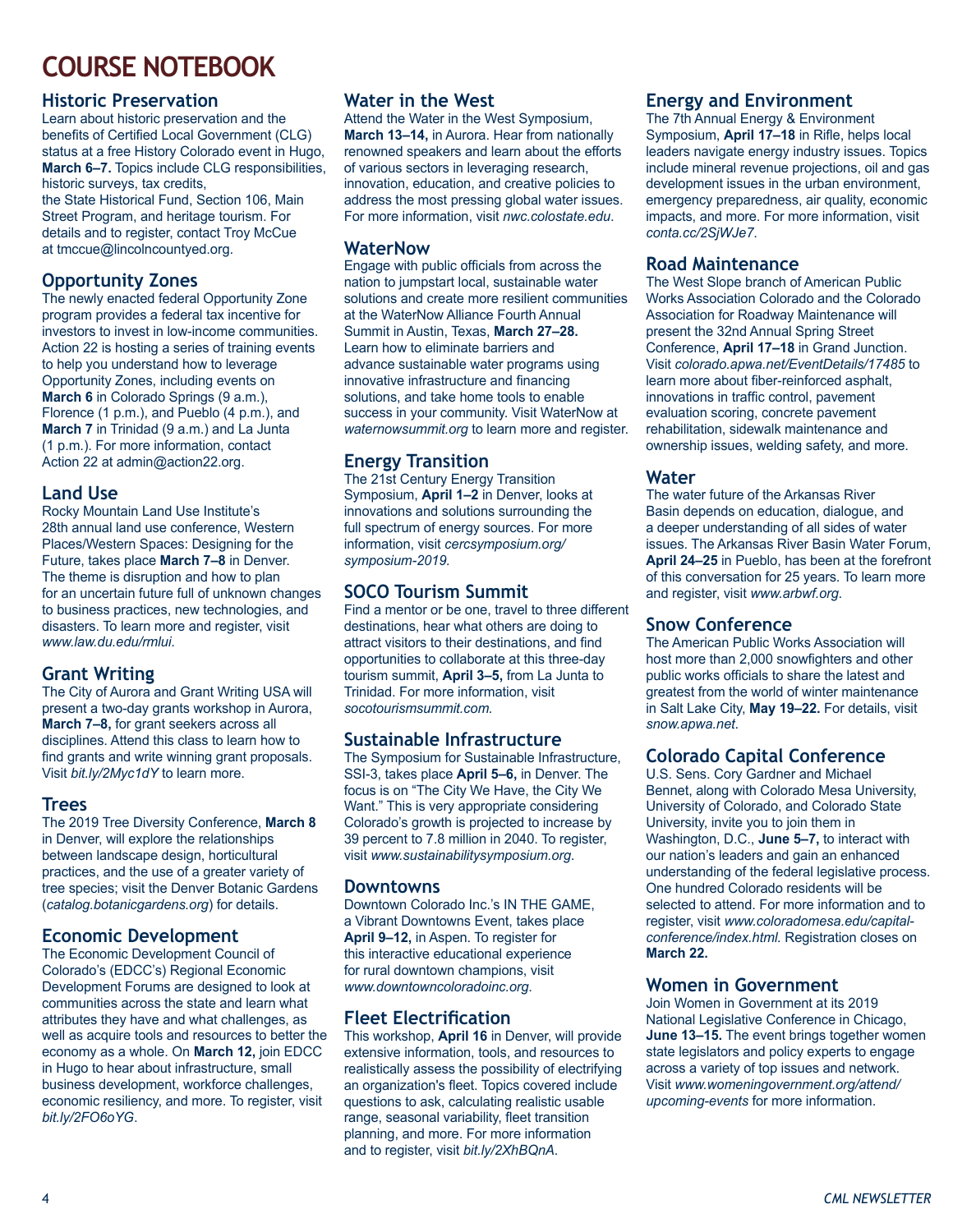

## **WEBINAR — HOW TO AVOID AN ACA REPORTING PENALTY**

#### **Wednesday, April 10, Noon–1 p.m.**

*Presented by Jessica Frier, JD, American Fidelity* 

Over the course of the past four Internal Revenue Service (IRS) reporting seasons, there have been some valuable lessons about where employers may stumble when complying with the Patient Protection and Affordable Care Act (ACA). Learn about critical factors that place employers at risk of receiving a proposed penalty notice from the IRS. Walk through the Employer Shared Responsibility Payment (ESRP) response process, from responding to IRS Letter 226-J through requesting a pre-assessment conference with the IRS Office of Appeals. Go home with a checklist of areas to review to avoid common pitfalls in ACA reporting compliance. Each lesson will be illustrated with case studies.

> **ICMLI MUNIVERSITY**

One MUNIversity credit is available for this training.

#### **WEBINAR — HOW TO AVOID AN ACA REPORTING PENALTY WEDNESDAY APRIL 10, NOON–1 P.M.**

LEARN FROM ARN Fr<sub>OS!</sub>

*Please submit a separate form for each participant. This form may be copied. Registration closes on April 9.*

| Payment:<br>$\Box$ Check enclosed $\Box$ Visa $\Box$ Mastercard                                                                               |  |
|-----------------------------------------------------------------------------------------------------------------------------------------------|--|
|                                                                                                                                               |  |
|                                                                                                                                               |  |
| Registration fees:*                                                                                                                           |  |
| $\Box$ FREE! I am a CML municipal member (registration is required)<br>$\Box$ \$25 (CML associate members)<br>$\square$ \$50 (all nonmembers) |  |
| Meil exfectbie fexes and each permeable CML 4444 Character CL Denice CO 00000 0007, for 000 000 0475                                          |  |

Mail or fax this form, and send payment to CML, 1144 Sherman St., Denver, CO 80203-2207; fax 303-860-8175. Make your check payable to Colorado Municipal League. Registration is also available online at *www.cml.org*.

*\*Registrations may be canceled up to seven days prior to the scheduled event. Canceled registrations from associate members and nonmembers received prior to this date will be refunded, less a \$10 processing fee. Cancellations made fewer than seven days prior to the event cannot be accepted; however, attendee substitutions can be made anytime. If you fail to attend the event, you are still responsible for payment. Your registration will not be final until payment is received.*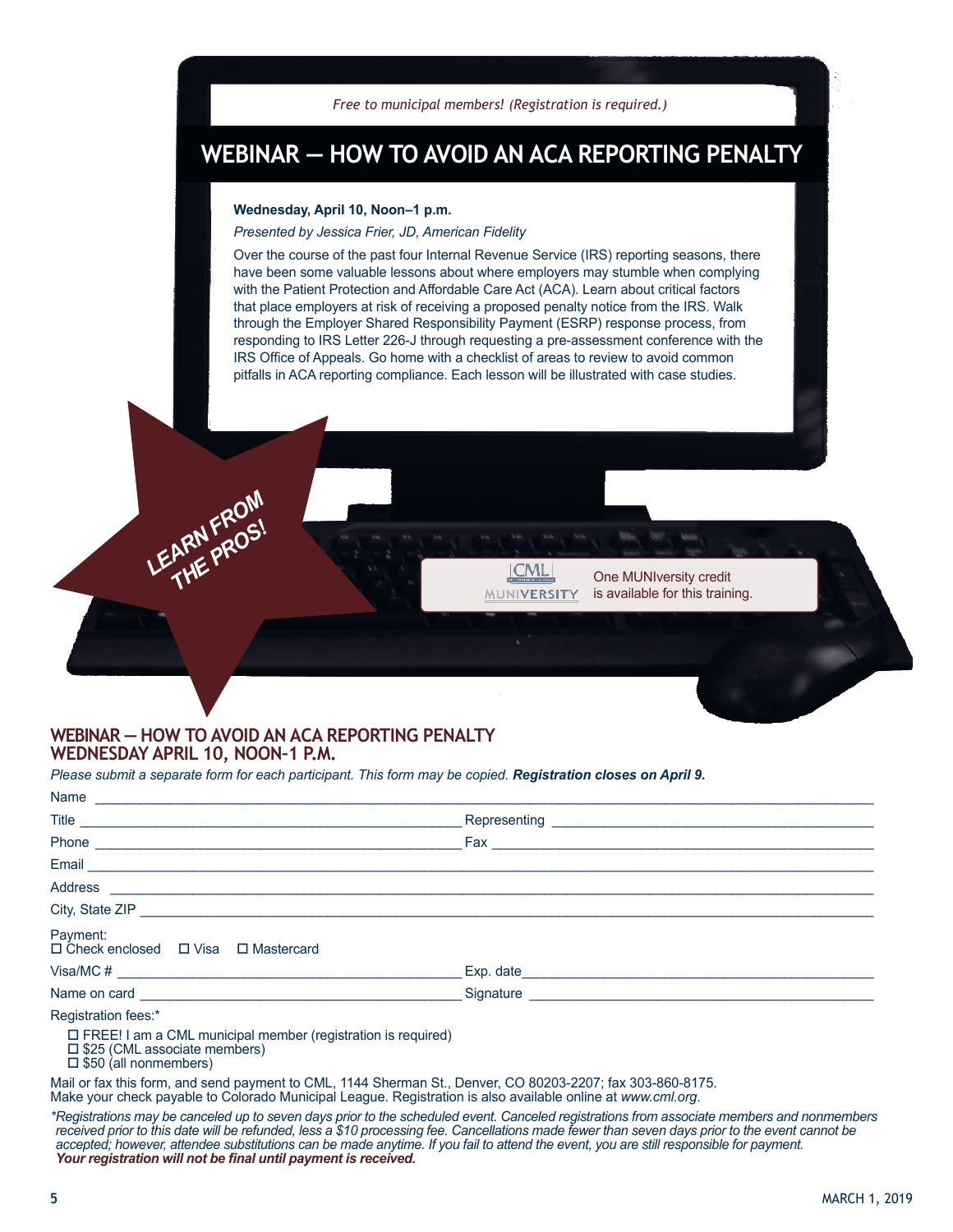### **Local Government Authority Over Wireless Facilities in the Public Rights-of-Way**

**Wednesday, April 17, 2–3 p.m.**

**Webinars** *Free to attorneys of CML member municipalities! CLE credits have been applied for.*



*Presented by Gerald Dahl, Murray Dahl Berry & Renaud LLP partner; Ken Fellman, Kissinger & Fellman PC partner; Leslie Gaylord, Aurora associate real property agent*

In 2017, the Colorado General Assembly passed legislation limiting in certain respects local government control over small cell wireless facilities in the public rights-of-way. Fourteen months later, the Federal Communications Commission (FCC) adopted its own new rules that although claiming not to significantly preempt state small cell laws, went on to adopt multiple provisions directly in conflict with Colorado's legislation. The FCC rules are being challenged in the Ninth Circuit Court of Appeals. This webinar will suggest various ways local governments can best comply with the federal and state regulatory landscape, assert the regulatory control still available to preserve the aesthetics of our communities, address the status of the legal challenge to the FCC rules, and describe what one Colorado city is doing to manage small cell deployment as it navigates these legal hurdles.

Local government attorneys, planners, public works officials, and managers will all benefit from this in-depth presentation.

### **Local Government Authority Over Wireless Facilities in the Public Rights-of-Way**

**Wednesday, April 17, 2–3 p.m.**

*Please submit a separate form for each participant. This form may be copied. Registration closes on April 16.*

| Address experiences and the contract of the contract of the contract of the contract of the contract of the contract of the contract of the contract of the contract of the contract of the contract of the contract of the co                                          |                                                                                                                                                                                                                                                                                                             |
|-------------------------------------------------------------------------------------------------------------------------------------------------------------------------------------------------------------------------------------------------------------------------|-------------------------------------------------------------------------------------------------------------------------------------------------------------------------------------------------------------------------------------------------------------------------------------------------------------|
| City, State, ZIP <u>example and the state of the state of</u> the state of the state of the state of the state of the state of the state of the state of the state of the state of the state of the state of the state of the state                                     |                                                                                                                                                                                                                                                                                                             |
| Payment:                                                                                                                                                                                                                                                                |                                                                                                                                                                                                                                                                                                             |
| $\Box$ Check enclosed $\Box$ Visa $\Box$ Mastercard                                                                                                                                                                                                                     |                                                                                                                                                                                                                                                                                                             |
|                                                                                                                                                                                                                                                                         | Visa/MC # $\qquad \qquad$ Exp. date $\qquad \qquad$ Exp. date $\qquad \qquad$ Exp. date $\qquad \qquad$ Exp. date $\qquad \qquad$ Exp. date $\qquad \qquad$ Exp. date $\qquad \qquad$ Exp. date $\qquad \qquad$ Exp. date $\qquad \qquad$ Exp. date $\qquad \qquad$ Exp. date $\qquad \qquad$ Exp. date $\$ |
|                                                                                                                                                                                                                                                                         |                                                                                                                                                                                                                                                                                                             |
| Registration fees:*                                                                                                                                                                                                                                                     |                                                                                                                                                                                                                                                                                                             |
| $\Box$ FREE! $-$ I am an attorney who is an employee of a CML member municipality. (Registration is required.)<br>$\Box$ FREE! $-$ I am a municipal official. (Registration is required.)                                                                               |                                                                                                                                                                                                                                                                                                             |
| $\Box$ \$25 — I am not an employee of a municipality but serve as primary legal counsel (attorney of record) for a municipality, OR<br>my law firm is a CML associate member. (Visit members.cml.org/members/member_directory_search_main.aspx<br>to verify membership) |                                                                                                                                                                                                                                                                                                             |
| $\Box$ \$50 — I am not an employee of a municipality, an attorney of record for a municipality, nor a CML associate member.                                                                                                                                             |                                                                                                                                                                                                                                                                                                             |

Mail or fax this form and send payment to CML, 1144 Sherman St., Denver, CO 80203-2207; fax 303-860-8175.

Make your check payable to Colorado Municipal League. Registration is also available online at *www.cml.org*.

*\* Registrations may be canceled up to seven days prior to the scheduled event. Canceled registrations from associate members and nonmembers received prior to this date will be refunded, less a \$10 processing fee. Cancellations made fewer than seven days prior to the event cannot be*  accepted; however, attendee substitutions can be made anytime. If you fail to attend the event, you are still responsible for payment. *Your registration will not be final until payment is received.*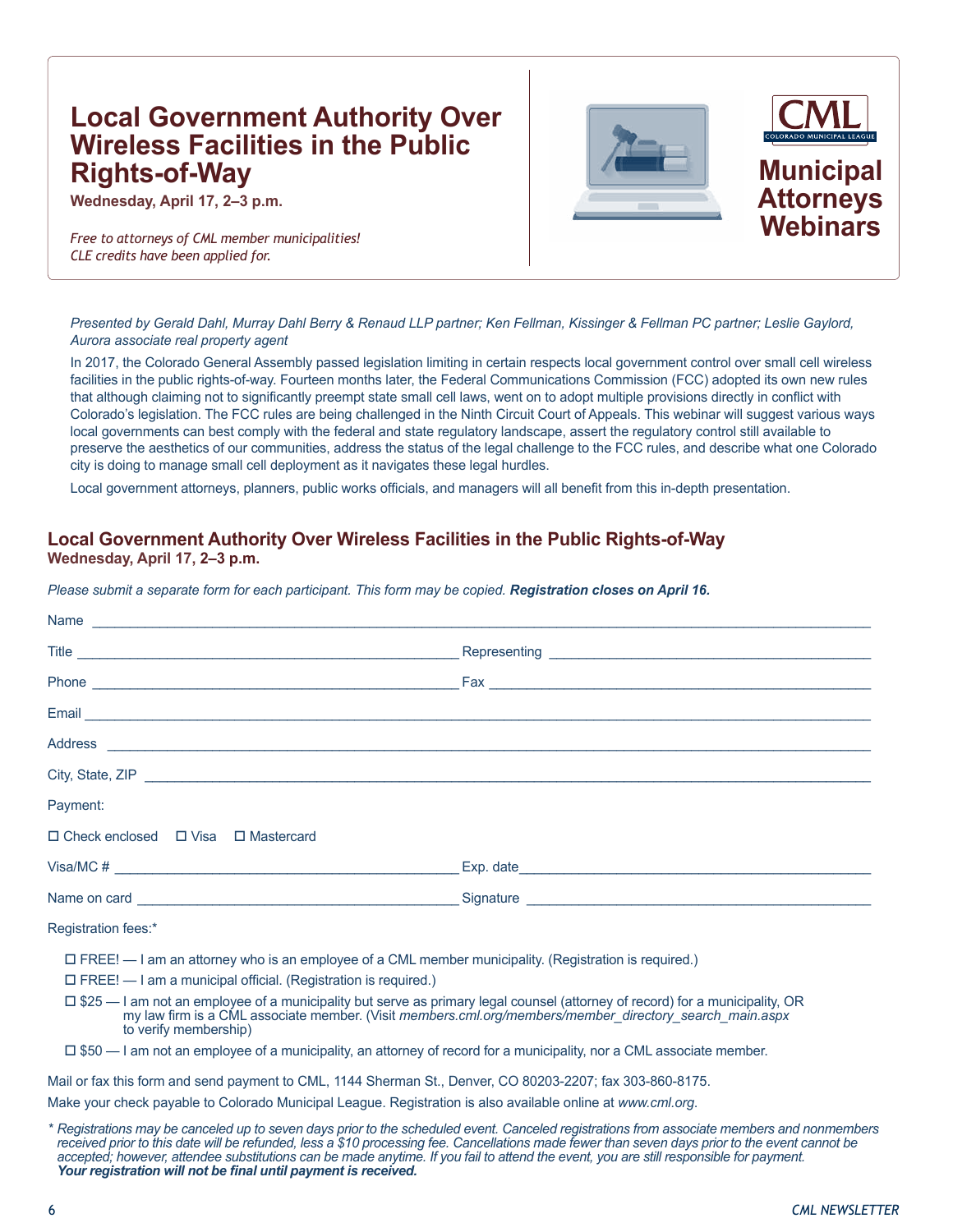# **RESEARCH CORNER: NATIONAL SURVEY OF MAYORS**

*By Melissa Mata, CML municipal research analyst*

THE 2018 MENINO SURVEY OF MAYORS, released in January by the Boston University Initiative on Cities, reports on findings from interviews of 110 mayors across 37 states who serve municipalities with populations of more than 75,000. Responding mayors answered questions about their top concerns and policy priorities, and readers from smaller towns may be surprised to see similarities to their own challenges.

Key findings include:

• Mayors view a lack of living-wage jobs and high housing costs as the top two obstacles to social mobility.

- A majority of mayors promote workforce skills (62 percent) and a high quality of life (56 percent) when recruiting new business to their cities, while only 16 percent highlight tax breaks.
- Of the mayors in cities dealing with the sharing economy, 89 percent report seeing a positive impact from ridesharing companies, and 79 percent report the same from bike-sharing. Homesharing companies received a less enthusiastic rating (45 percent positive, 34 percent neutral).
- The top two health challenges facing respondents' communities are obesity,

and its associated illnesses, and addiction, especially opioid abuse.

• Most mayors believe that policy decisions concerning housing development, economic development, and policing are best handled at the municipal level, while a majority believed the state or federal government would be the more appropriate venue to address health and environmental policy.

Visit *www.surveyofmayors.com* to view the full report.

# **CML EXECUTIVE BOARD MEETS**

THE CML EXECUTIVE BOARD CONTINUES to serve your advocacy, information, and training needs. During its Feb. 22 meeting, the board:

- heard a dues update and approved the year-end financial report;
- approved an amicus committee recommendation;
- approved the CML Policy Committee report, including positions on legislation;
- received a report on the 2019 League research agenda;
- heard from Rick Garcia, Colorado Department of Local Affairs executive director;
- and met with current CML Deputy Director Kevin Bommer in an executive session on

his transition to the role of executive director upon Sam Mamet's retirement at the end of March.

The next CML Executive Board meeting takes place **March 21** at the CML offices. Board agendas and approved minutes are available at *www.cml.org/executive-board*.

### **CML WELCOMES NEW STAFF MEMBER**



CML WELCOMES MARK Vanderbrook, who has recently joined the League as database coordinator. Mark is responsible for maintaining the CML membership database in addition to other technical duties. He has a strong

background in these areas and is a great addition to the CML staff.

# **CML SCRAPBOOK**



*CML Executive Director Sam Mamet recently was honored with a "Pride in Dacono" award by former CML Executive Board Member and Dacono Mayor Joe Baker.*

**Sherman Street Beat**



*CML Executive Director Sam Mamet visits with State House Representative and former CML Executive Board Member Shannon Bird at the Capitol.*